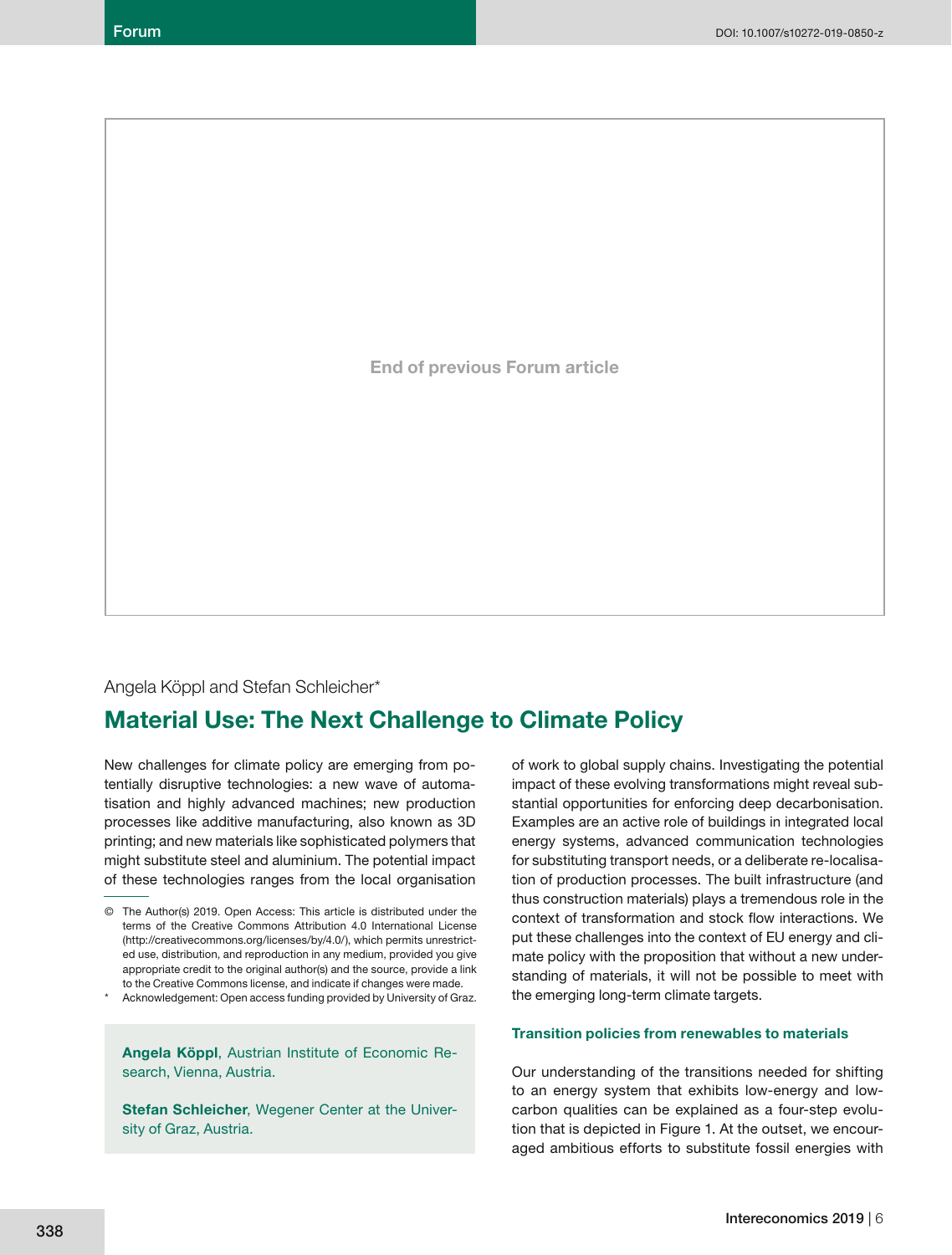

# Figure 2



S o u rc e : Authors' illustration.

renewables (level 1 policies). Then we realised the limits of this strategy both with respect to availability and costs but discovered opportunities for improving the efficiency of energy use (level 2 policies). Only recently did we come to the vast potential for harvesting synergies by integrating all components of an energy system (level 3 policies). Ultimately, we are hitting the final frontier for transforma-

tions: the use of energy in materials (level 4 policies).

The design of the European Union's climate policy has undergone a similar evolution over the past two decades. The current three targets for 2030 echo level 1 and 2 policies, the shift to renewables and the improvement of energy efficiency. Both targets imply emissions reduction. Policymakers, however, have become aware only recently of the fact that the current three target design only allows for a choice of two targets since the third is just an implication of the other two targets.

With the proposed 2050 long-term strategy by the European Commission in November 2018, EU energy and climate policy design is moving to levels 3 and 4. The defining keywords are innovation and competitiveness together with a new view on the circular economy. The target of becoming carbon neutral by mid-century thus emerges quasi in the shadow of the less disputable targets of innovation and a deepened understanding of a circular economy. This is a very deliberate and constructive shift for making energy and climate policy less controversial among member states.

#### **Materials in the supply chain for functionalities**

For analysing radical transformations towards a low emission society, a deepened perspective on innovation, disruptive technologies and the related supply chains is required. New in this approach is the focus on functionalities, the ultimate purpose of supply chains. Functionalities serve (basic) human needs such as shelter,1 e.g. the thermal experience in buildings results from the quality of the building stock and the related energy flows. Another example would be mobility, which from a functionality perspective is the access to persons, goods and services, and that can be provided by different spatial allocations of industrial and settlement locations, transport technologies, transport modes or in some cases by communication technologies. Figure 2 indicates this new perspective of the full value chain that enables functionality. End-use products, such as buildings and stationary or mobile machinery, coupled with chosen application technologies provide the required functionality for shelter or mobility. Transformation technologies, in turn, convert primary and intermediate materials into end-use products.

## **Learning from the supply chain of construction materials**

For a deepened understanding of the role of materials in the design of energy and climate policies, we need to discover the interdependence between the stock of (material) resources and the flow of (material) goods and services needed for a specific functionality. In the context of the functionality shelter, e.g. for a specific room temperature, a higher flow of energy is required in the case of a low quality of building stock or vice versa. In the case of mobility, we need to consider the range of infrastructure from highways to high-speed internet connections. Thus, a specific functionality is always the result of resource flows and capital stocks.

<sup>1</sup> A. Köppl, C. Kettner-Marx, S. Schleicher, C. Hofer, K. Köberl, J. Schneider, I. Schindler, T. Krutzler, T. Gallauner, G. Bachner, T. Schinko, K.W. Steininger, M. Jonas, P. Zeb ro w s k i : ClimTrans2050 – Modelling Low Energy and Low Carbon Transformations, The ClimTrans2050 Research Plan, WIFO, 2016.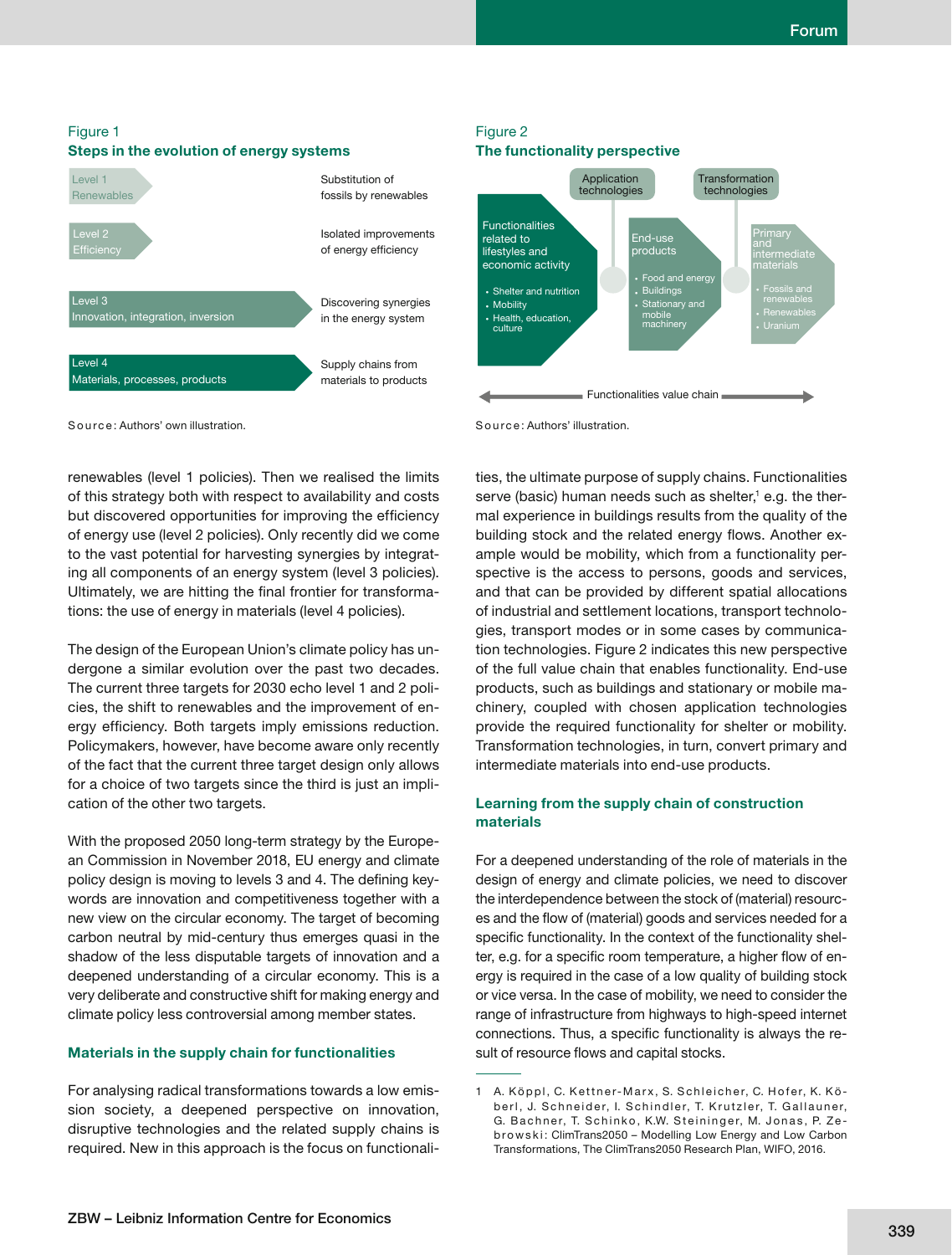The currently available built infrastructure and the construction materials industry play a key role for low carbon structures over the service life of buildings and other infrastructure. This, however, requires a broader perspective on supply chains and the construction materials industry. The conventional view on the supply chain in the construction material industry does not take account of the specific characteristics of this industry cluster from a functionality-oriented approach. It also omits the emission relevance that arises from climate policy in the supply of building materials and subsequently the emissions over the entire service life of the built infrastructure. The specific characteristics of this industry cluster include a high resource demand and high emissions during the production of construction materials. Construction materials are characterised by a long service life and the built infrastructure remains in the economic system for many years. The conventional perspective on supply chains, however, neglects the aspect of a long service life.

This calls for structures in the construction materials industry that go beyond sub-sectors and sectors and allow for a widened perspective on supply chains and innovation processes.<sup>2</sup> Such a broadened perspective could open new opportunities for innovation that encompasses materials, processes, services and new business models. These elements build on active co-operation along the whole value chain and go beyond incremental innovation strategies. Such innovation could also address the changes in demand and support the competitiveness of the industry cluster. The goal in this case is the supply of sustainable functionalities over the entire service life. The development from incremental to radical innovation processes is illustrated in Figure 3 and highlights the integrated approach to innovation. A functionality-oriented innovation process where the construction materials industry plays a central role, however, has to deal with the complex structure of a cluster of heterogeneous companies and interests: from the final user, investors, architects, engineering, suppliers of construction machines to building material suppliers. A strongly shared objective, expressed by functionalities over the whole service life, facilitates integrated innovation processes. The range of an integrated view on innovation processes can be illustrated for multifunctional buildings.3 On the one hand, these buildings show the highest energy efficiency and thus most advanced building materials; on the other

## Figure 3 **From incremental to radical innovation**





hand, they are integrated in the energy system by providing and storing electricity and heat. The example of multifunctional buildings reveals that current sectoral boundaries in innovation strategies might miss these opportunities for innovation.

#### **Functionality-oriented supply chains**

An integrated innovation process as described above facilitates a re-orientation from product-oriented to functionality-oriented value chains. This results in a higher range of innovation options than in product-oriented value chains. Furthermore, new opportunities for revenues and business models may be the result of more integrated processes. The construction materials and construction industry have a broad impact over long time periods. The corresponding cluster highlights the importance of taking account of stock flow interactions over the whole operating period of the built infrastructure: construction materials used in the construction phase determine – to a large extent – the operating costs, the demand for energy and the amount of greenhouse gas emissions over the entire service life. Options for synergies between sub-sectors of the industry cluster may result from the functionality-oriented value chains. These synergies may be coupled with new revenue options like innovative concrete constructions that depict new material characteristics with less cement input. Thermo active building systems illustrate synergies across conventional sector boundaries providing for heating and air conditioning during the operating phase. A circular-oriented perspective of supply chains (illustrated in Figure 4) includes the phase after the service life of the built infrastructure.

Pre-fabricated construction elements could, for example, boost refurbishment of the European building stock ac-

<sup>2</sup> See also World Economic Forum: Shaping the future of construction. A breakthrough in mindset and technology, May 2016.

<sup>3</sup> S. Schleicher, A. Köppl, M. Sommer, S. Lienin, M. Treberspurg, D. Österreicher, R. Grünner, R. Lang, M. Mühlberger, K.W. Steininger, C. Hofer: Welche Zukunft für Energie und Klima? Folgenabschätzungen für Energie- und Klimastrategien – Zusammenfassende Projektaussagen, Vienna 2018.